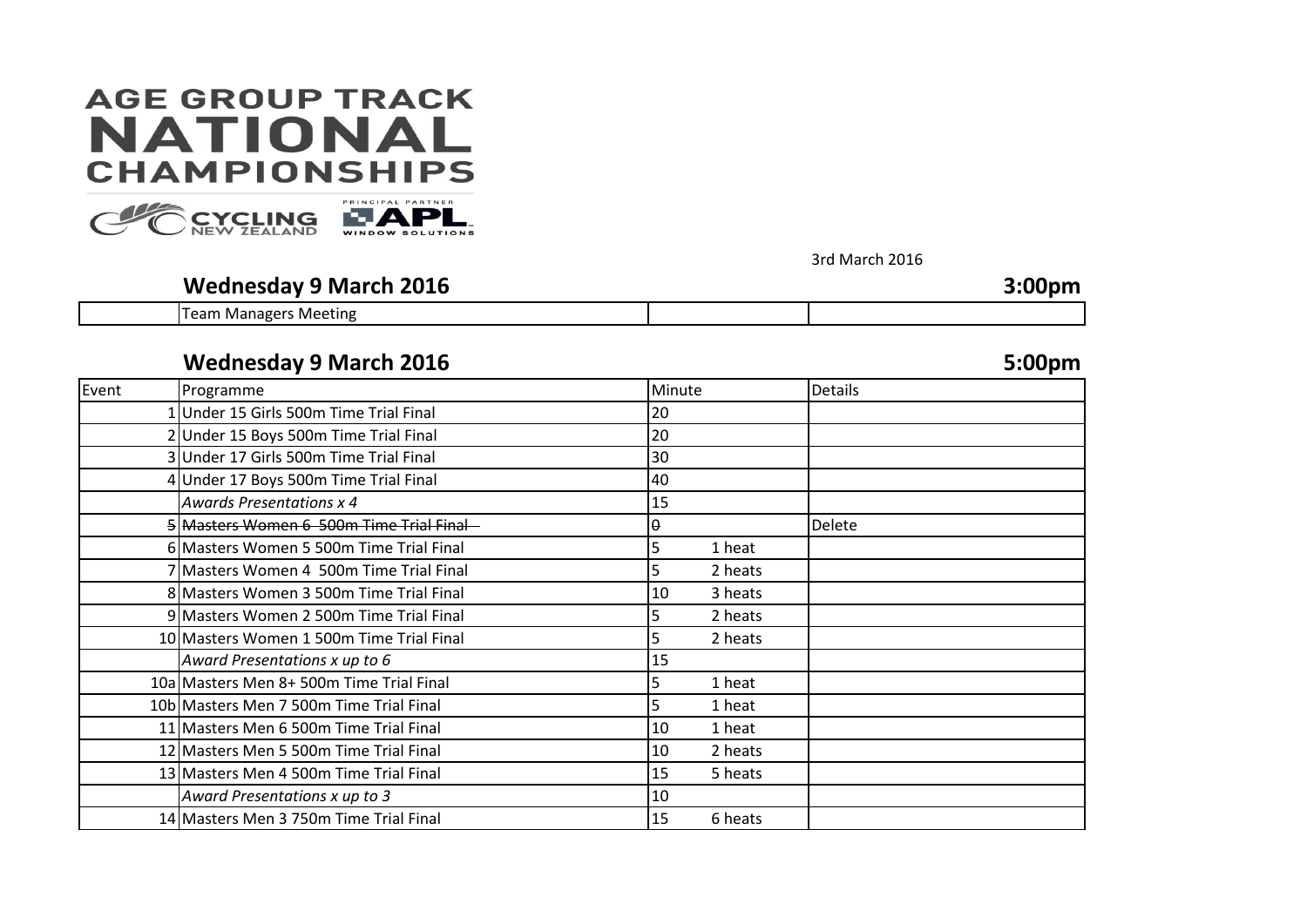| 15 Masters Men 2 750m Time Trial Final |                              |     | 4 heats        |  |
|----------------------------------------|------------------------------|-----|----------------|--|
| Award Presentations x 2                |                              | 110 |                |  |
| 16 Masters Men 1750m Time Trial Final  |                              |     | 2 heats        |  |
| <b>LAward Presentation x 1</b>         |                              |     |                |  |
|                                        | Approximate session time 275 |     | 4 hrs 45 min l |  |

# **Thursday 10 March 2016 9.30am**

| Event | Programme                                              | <b>Minutes</b> |              | <b>Details</b>         |
|-------|--------------------------------------------------------|----------------|--------------|------------------------|
|       | 17 Masters Women 6 2000m Individual Pursuit Qualifying | н              |              | Delete                 |
|       | 18 Masters Women 5 2000m Individual Pursuit Final      | 10             | 1 Heat       | <b>Straight Final</b>  |
|       | 19 Masters Women 4 2000m Individual Pursuit Qualifying | 15             | 2 Heats      | Fastest 4 to final     |
|       | 20 Masters Women 3 2000m Individual Pursuit Qualifying | 15             | 2 Heats      | Fastest 4 to final     |
|       | 21 Masters Women 2 2000m Individual Pursuit Qualifying | 15             | 2 Heats      | Fastest 4 to final     |
|       | 22 Masters Women 1 2000m Individual Pursuit Qualifying | 20             | 2 Heats      | Fastest 4 to final     |
|       | 23 Under 17 Girls 2000m Individual Pursuit Qualifying  | 45             | 14 Heats     | Fastest 4 to final     |
|       | 24 Under 17 Boys 2000m Individual Pursuit Qualifying   | 50             | 14 Heats     | Fastest 2 to final     |
|       | 25 Under 15 Girls Points Race Heats (4k)               | 15             |              | 2 Heats 1st 8 to Final |
|       | 26 Under 15 Boys Points Race Heats (5k)                | 20             |              | 2 Heats 1st 8 to Final |
|       | Approximate session time                               | 205            | 3 hrs 35mins |                        |

### **Thursday 10 March 2016 6.00pm**

| Event | Programme                                         | <b>Minutes</b> | <b>Details</b> |
|-------|---------------------------------------------------|----------------|----------------|
|       | 27 Masters Women 6 2000m Individual Pursuit Final |                | <b>Deleted</b> |
|       | 28 Masters Women 5 2000m Individual Pursuit Final |                | <b>Deleted</b> |
|       | 29 Masters Women 4 2000m Individual Pursuit Final | 2 Heats<br>10  |                |
|       | 30 Masters Women 3 2000m Individual Pursuit Final | 2 Heats<br>10  |                |
|       | 31 Masters Women 2 2000m Individual Pursuit Final | 2 Heats<br>10  |                |
|       | 32 Masters Women 1 2000m Individual Pursuit Final | 1 Heats        |                |
|       | 33 Under 17 Girls 2000m Individual Pursuit Final  | 2 Heats<br>10  |                |
|       | 34 Under 17 Boys 2000m Individual Pursuit Final   | 2 Heats<br>10  |                |
|       | Award Presentations x 8                           | 20             |                |
|       | 35 Under 15 Girls 5k Points Race Final            | 15             |                |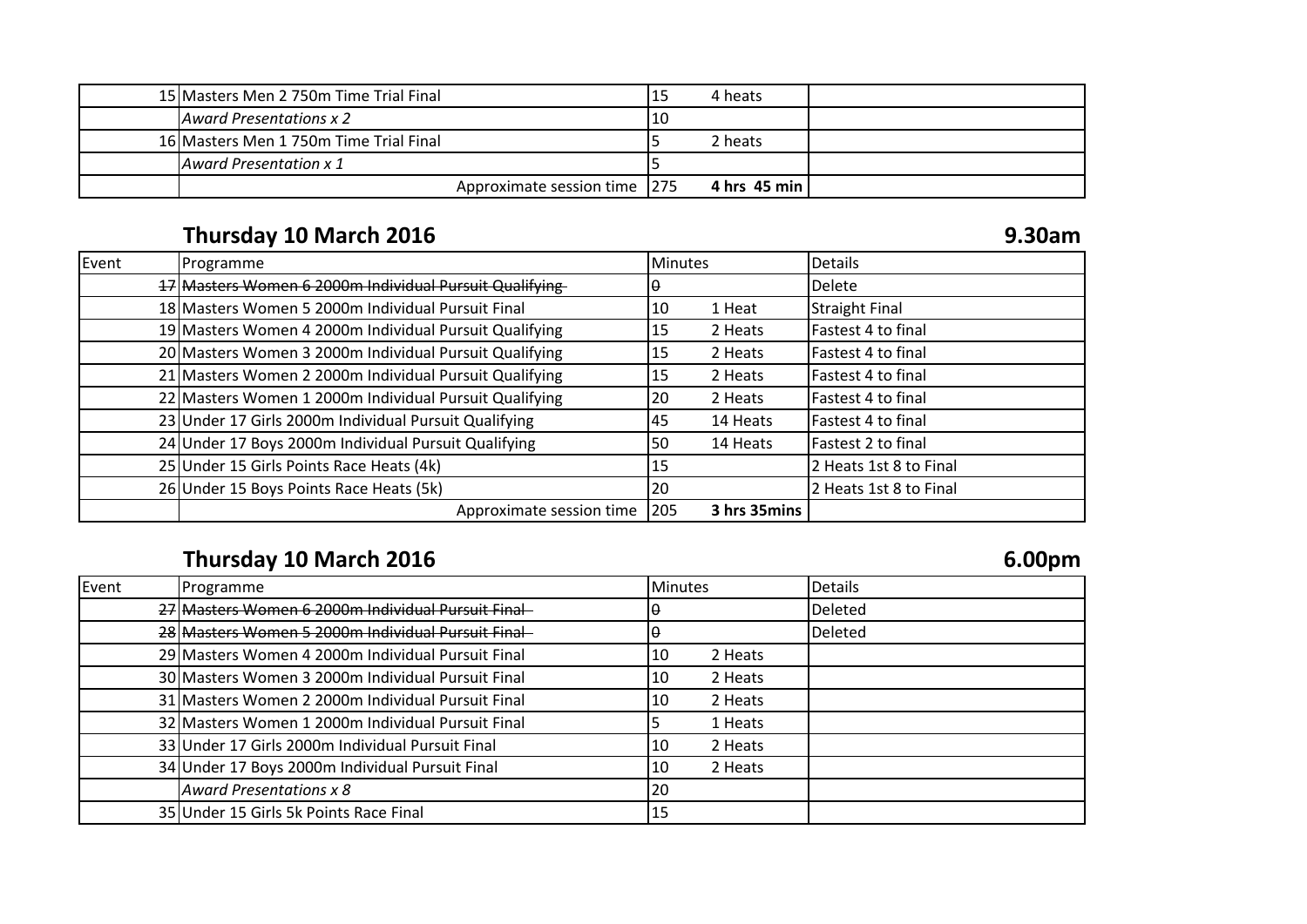| 36 Under 15 Boys 7.5k Points Race Final     |    |               |  |
|---------------------------------------------|----|---------------|--|
| 37 Masters Men Cat 3 7.5k Points Race Final | 20 |               |  |
| 38 Masters Men Cat 2 15k Points Race Final  | 30 |               |  |
| Award Presentations x 4                     |    |               |  |
| 39 Masters Men Cat 1 20k Points Race Final  |    |               |  |
| Award Presentations x 1                     |    |               |  |
| Approximate session time 210                |    | 3 hrs 30 mins |  |

# **Friday 11 March 2016 9.30am**

| Event | Programme                                            | <b>Minutes</b> |               | <b>Details</b>                               |
|-------|------------------------------------------------------|----------------|---------------|----------------------------------------------|
|       | 40 Under 17 Boys Sprint Qualifying                   | 45             | 26 heats      | Fastest 16 to 1st Round Depending on Numbers |
|       | 40a Masters Men 8+ 2000m Individual Pursuit FINAL    | 5              | 1 Heat        | <b>Straight Final</b>                        |
|       | 40b Masters Men 7 2000m Individual Pursuit FINAL     | 5              | 1 Heat        | <b>Straight Final</b>                        |
|       | 41 Masters Men 6 2000m Individual Pursuit FINAL      | 5              | 1 Heat        | <b>Straight Final</b>                        |
|       | 42 Masters Men 5 2000m Individual Pursuit Qualifying | 10             | 2 Heats       | Fastest 4 to Final                           |
|       | 43 Under 17 Boys Sprint 1st Round                    | 30             |               | 8 Heats of 2 - winners to 1/4                |
|       | 44 Masters Men 4 2000m Individual Pursuit Qualifying | 15             | 3 heats       | Fastest 4 to Final                           |
|       | 45 Masters Men 3 3000m Individual Pursuit Qualifying | 20             | 5 heats       | Fastest 4 to Final                           |
|       | 46 Masters Men 2 3000m Individual Pursuit Qualifying | 15             | 3 heats       | Fastest 4 to Final                           |
|       | 47 Masters Men 1 3000m Individual Pursuit FINAL      | 5              | 1 Heat        | <b>Straight Final</b>                        |
|       | 48 Under 17 Boys Sprint Quarter Finals               | 10             | 4 heats       | Winners to Semifinal, losers to 5th-8th      |
|       | 49 Under 15 Girls Derby - Heats                      | 10             |               | 4 Heats - 1st 2 to semi final                |
|       | 50 Under 15 Boys Scratch Race Heats (2k)             | 10             |               | 2 heats - 1st 8 to final                     |
|       | 51 Under 17 Girls Scratch Race Heats (3k)            | 15             |               | 3 heats - 1st 6 to final                     |
|       | 52 Under 17 Boys Sprint 5th - 8th                    |                |               |                                              |
|       | 53 Under 15 Girls Derby SemiFinals                   | 5              |               | First 2 to final                             |
|       | 54 Under 17 Boys 5k Scratch Race Heats               | 30             |               | 3 heats - 1st 6 to final                     |
|       | Approximate session time 240                         |                | 3 hrs 55 mins |                                              |

|       | Friday 11 March 2016                        |                |         | 6:00pm |
|-------|---------------------------------------------|----------------|---------|--------|
| Event | Programme                                   | <b>Minutes</b> | Details |        |
|       | 55 Under 17 Boys Sprint Semi Final 1st ride |                |         |        |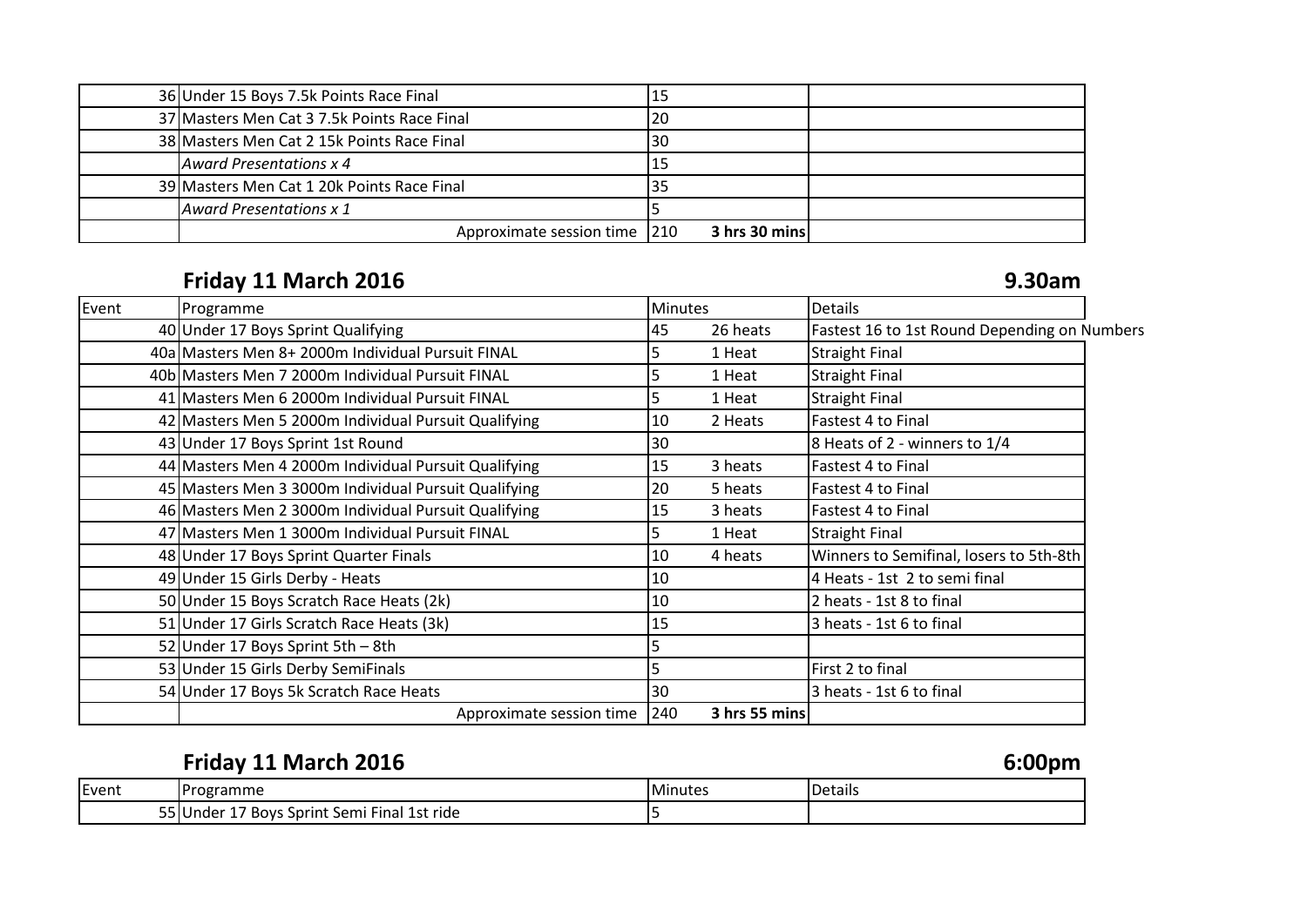| 56 Masters Men 6 2000m Individual Pursuit Final        | θ   |            | Deleted |  |
|--------------------------------------------------------|-----|------------|---------|--|
| 57 Masters Men 5 2000m Individual Pursuit Final        | 10  | 2 Heats    |         |  |
| 58 Masters Men 4 2000m Individual Pursuit Final        | 10  | 2 Heats    |         |  |
| Under 17 Boys Sprint Semi Final 2nd ride               |     |            |         |  |
| 59 Masters Men 3 3000m Individual Pursuit Final        | 10  | 2 Heats    |         |  |
| 60 Masters Men 2 3000m Individual Pursuit Final        | 10  | 2 Heats    |         |  |
| 61 Masters Men 1 3000m Individual Pursuit Final        | θ   |            | Deleted |  |
| Under 17 Boys Sprint Semi Final 3rd ride - If required | 5   |            |         |  |
| 62 Under 15 Girls Derby Final                          | 5   |            |         |  |
| <b>Award Presentation x 7</b>                          | 25  |            |         |  |
| 63 Under 17 Boys Sprint Final 1st ride                 |     |            |         |  |
| 64 Masters Women Cat 1 & 2 - 5k Scratch Race Final     | 10  |            |         |  |
| Under 17 Boys Sprint Final 2nd ride                    |     |            |         |  |
| 65 Under 15 Boys 2k Scratch Race Final                 |     |            |         |  |
| Under 17 Boys Sprint Final - Third ride - if required  | 5   |            |         |  |
| 66 Under 17 Girls 5k Scratch Race Final                | 10  |            |         |  |
| <b>Award Presentation x 4</b>                          | 20  |            |         |  |
| 67 Under 17 Boys 7.5k Scratch Race Final               | 15  |            |         |  |
| Award Presentation x1                                  |     |            |         |  |
| Approximate session time                               | 165 | 2hrs 45min |         |  |

# **Saturday 12 March 2016 9:30am**

| Event | Programme                                   | <b>Minutes</b>  | <b>Details</b>                                     |
|-------|---------------------------------------------|-----------------|----------------------------------------------------|
|       | 68 Under 17 Girls Sprint Qualifying         | 32 heats<br>I40 | Fastest 16 to 1st Round Depending on Numbers       |
|       | 69 Junior Under 19 Women (WJ) Omnium 1      | 15              | Round 1: 7.5km Scratch Race (30 Laps)              |
|       | 70 Under 17 Girls Sprint 1st Round          | 10              | 8 Heats of 2 - winners to 1/4                      |
|       | 71 Junior Men Under 19 (MJ) Omnium 1        | 20              | Round 1: 10km Scratch Race (40 Laps)               |
|       | 72 Under 17 Girls Sprint Quarter Finals     | 4 heats<br>10   | Winners to Semifinal, losers to 5th-8th            |
|       | 73 Masters Women Cat 1 Keirin First Round   | 10              | 2 heats - 1st 3 to final                           |
|       | 73a Masters Women Cat 2 Keirin First Round  | 10              | 2 heats - 1st 3 to final                           |
|       | 74 Masters Men Cat 3 Keirin 1st Round Heats |                 | <b>Straight Final</b>                              |
|       | 75 Masters Men Cat 2 Keirin 1st Round Heats | 10              | 3 heats - 1st 2 to 1-6 Final, 3rd & 4th 7-12 Final |
|       | 76 Masters Men Cat 1 Keirin 1st Round Heats | 10              | 2 heats - 1st 3 to 1-6 Final, rest to 7-12 Final   |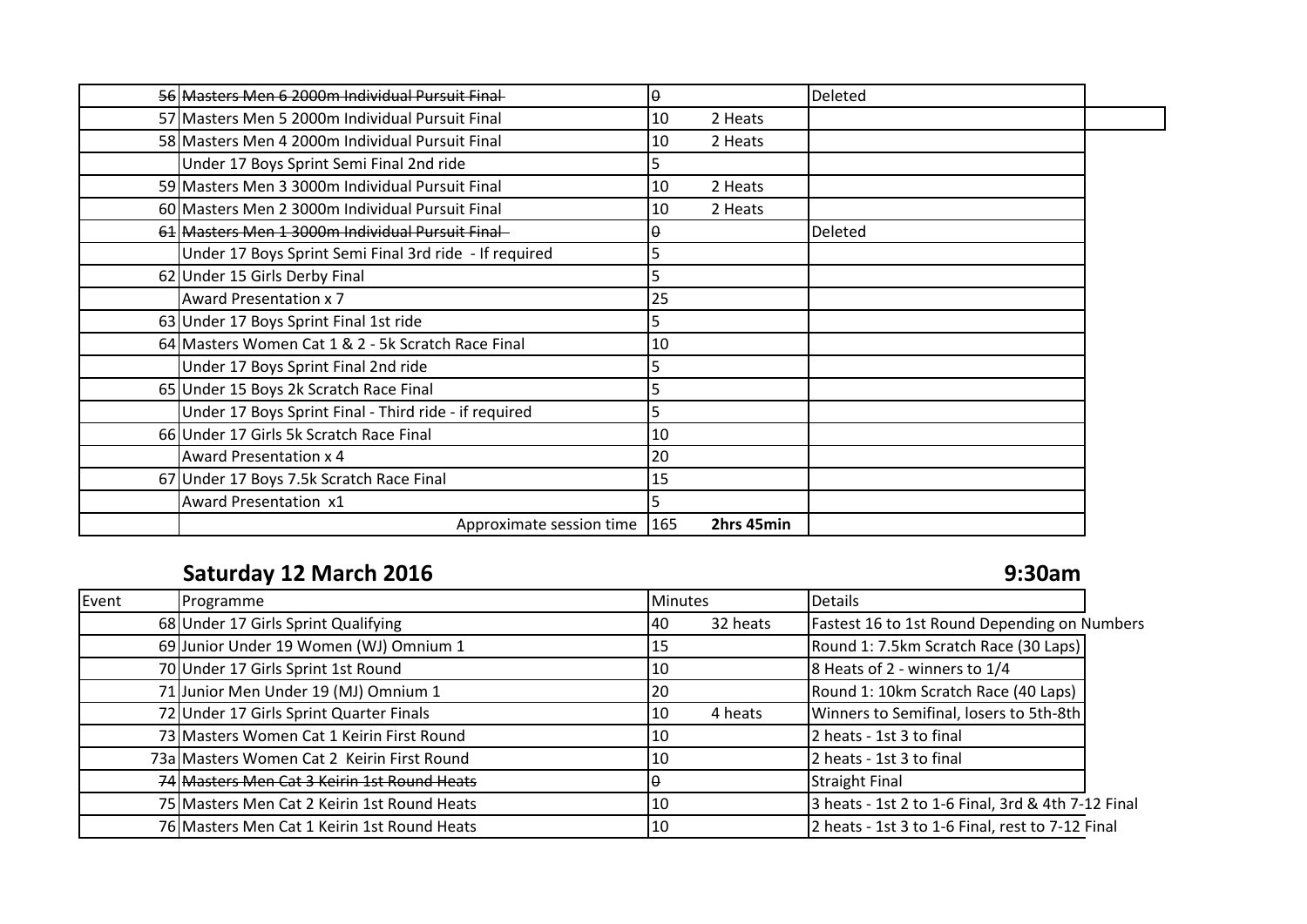| 77 Under 17 Girls Sprint 5th - 8th         |    |            |                                   |
|--------------------------------------------|----|------------|-----------------------------------|
| 78 Under 15 Girls 1500m Scratch Race Heats | 10 |            | 2 heats - 1st 7 to final          |
| 79 Under 15 Boys Derby First Round         | 10 |            | 4 heats - 1st 2 to semi final     |
| 80 Under 17 Girls Points Race Heats (5k)   | 20 |            | 3 heats - 1st 6 to final          |
| 81 Under 17 Boys Points Race Heats (7.5k)  | 30 |            | 3 heats - 1st 6 to final          |
| 82 Under 15 Boys Derby Semifinals          |    |            | 2 heats - 1st 2 to final          |
| 83 Junior Under 19 Women (WJ) Omnium 2     | 30 | 7 heats    | Round 2: 2000m Individual Pursuit |
| Approximate session time 245               |    | 4hrs 05min |                                   |

# **Saturday 12 March 2016 6.00pm**

| Programme                                              | <b>Minutes</b> | <b>Details</b>                    |
|--------------------------------------------------------|----------------|-----------------------------------|
| 84 Junior Under 19 Men (MJ) Omnium 2                   | 35<br>8 heats  | Round 2: 3000m Individual Pursuit |
| 85 Under 17 Girls Sprint Semifinals 1st ride           |                |                                   |
| 86 Masters Men Cat 3 Keirin Final                      | 5              |                                   |
| 87 Masters Men Cat 1 Keirin Final                      | 10             | Final 1-6 and 7-12                |
| 88 Masters Men Cat 2 Keirin Final                      | 10             | Final 1-6 and 7-13                |
| Under 17 Girls Sprint Semifinal 2nd ride               | 5              |                                   |
| 89 Under 15 Girls 1500m Scratch Race Final             |                |                                   |
| Under 17 Girls Sprint Semifinal 3rd ride - If required | 5              |                                   |
| 90 Under 17 Boys 10k Points Race Final                 | 15             |                                   |
| 91 Under 15 Boys Derby Final                           |                |                                   |
| 92 Under 17 Girls Sprint Final 1st ride                | 5              |                                   |
| 93 Masters Men Cat 3 - 5k Scratch Race Final           | 10             |                                   |
| Under 17 Girls Sprint Final 2nd ride                   | 5              |                                   |
| 94 Junior Under 19 Women (WJ) Omnium 3                 | 10             | Round 3: Elimination              |
| Under 17 Girls Sprint Final 3rd ride - If required     | 5              |                                   |
| <b>Award Presentations x 8</b>                         | 20             |                                   |
| 95 Masters Men Cat 2 - 7.5k Scratch Race Final         | 15             |                                   |
| 96 Masters Women Cat 1 Keirin Final                    |                |                                   |
| 96a Masters Women Cat 2 Keirin Final                   | 5              |                                   |
| 97 Under 17 Girls 7.5k Points Race Final               | 15             |                                   |
| <b>Award Presentations x 3</b>                         | 10             |                                   |
| 98 Junior Under 19 Men (MJ) Omnium 3                   | 15             | Round 3: Elimination              |
|                                                        |                |                                   |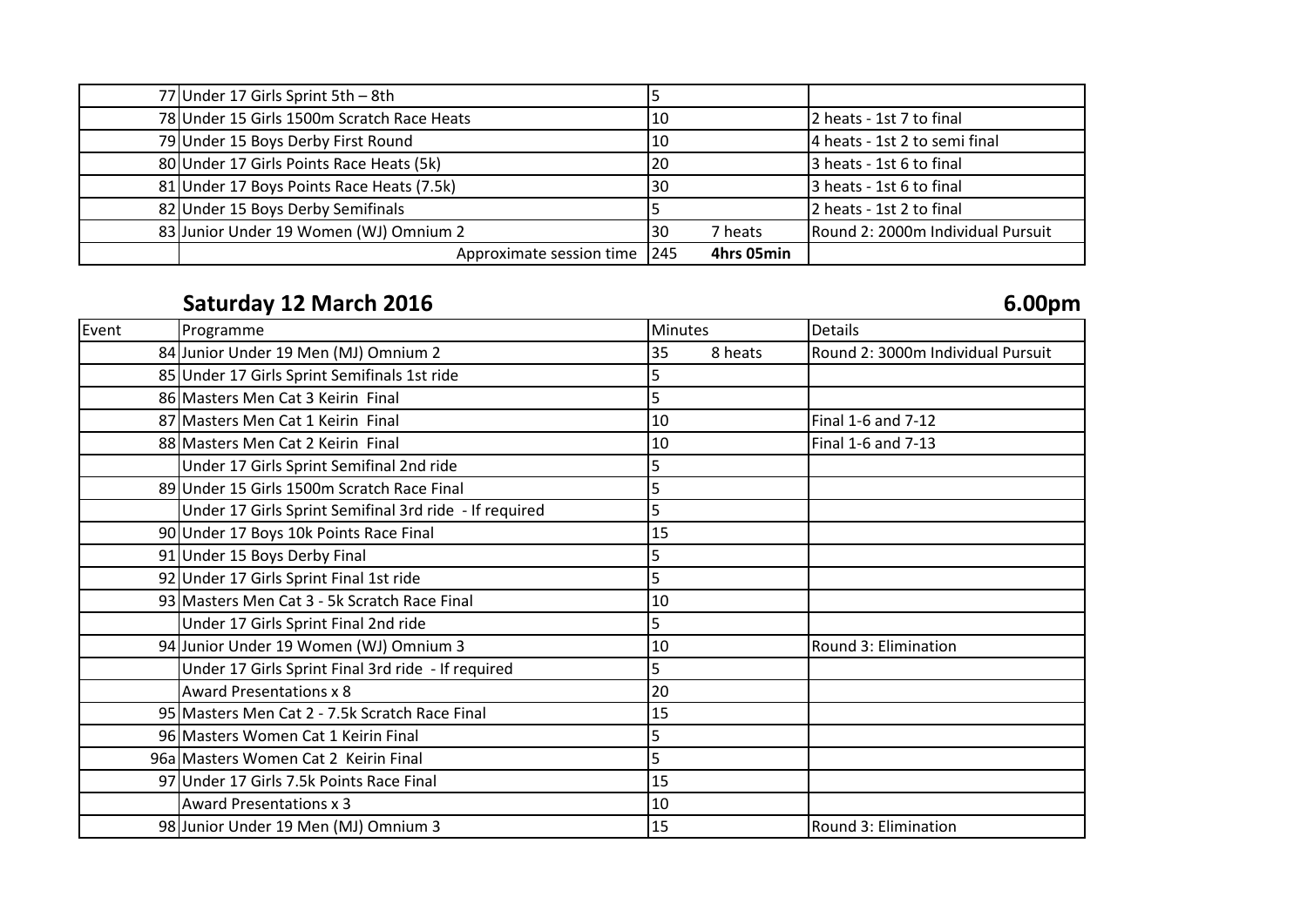| session<br>time<br>$-1112$<br>.<br>на<br>UAII | ∟ ∩כר<br>144 U | 71 L.<br>40mir<br>3nr |  |
|-----------------------------------------------|----------------|-----------------------|--|
|                                               |                |                       |  |

# **Sunday 13 March 2016 9.30am**

| Event | Programme                                                           | <b>Minutes</b> |            | <b>Details</b>            |
|-------|---------------------------------------------------------------------|----------------|------------|---------------------------|
|       | 99 Under 17 Girls 500m Team Sprint Qualifying                       | 15             |            | Fastest 4 to final        |
|       | 100 Under 17 Boys 750m Team Sprint Qualifying                       | 15             |            | Fastest 4 to final        |
|       | 101 Masters Women Cat 1 & 2 500m Team Sprint Qualifying             | 10             |            | Fastest 4 to final        |
|       | 102 Masters Men Cat 1, 2, 3 (120 Years) 750m Team Sprint Qualifying | 20             |            | Fastest 4 to final        |
|       | 103 Junior Under 19 Women (WJ) Omnium 4                             | 15             | 6 heats    | Round 4: 500m Time Trial  |
|       | 104 Junior Under 19 Men (MJ) Omnium 4                               | 25             | 8 heats    | Round 4: 1000m Time Trial |
|       | 105 Under 17 Girls 3000m Team Pursuit Qualifying                    | 35             |            | Fastest 4 to final        |
|       | 106 Under 17 Boys 3000m Team Pursuit Qualifying                     | 145            |            | Fastest 4 to final        |
|       | Approximate session time                                            | 180            | 3hrs 00min |                           |

## **Sunday 13 March 2016 2.00pm**

|       |                                                                | 6.VVP.II          |                           |
|-------|----------------------------------------------------------------|-------------------|---------------------------|
| Event | Programme                                                      | <b>Minutes</b>    | <b>Details</b>            |
|       | 107 Under 17 Girls 500m Team Sprint Final                      |                   |                           |
|       | 108 Under 17 Boys 750m Team Sprint Final                       | 10                |                           |
|       | 109 Masters Women Cat 1 & 2 500m Team Sprint Final             |                   |                           |
|       | 110 Masters Men Cat 1, 2, 3 (120 Years) 750m Team Sprint Final | 10                |                           |
|       | <b>Award Presentations x 4</b>                                 | 20                |                           |
|       | 111 Junior Under 19 Women (WJ) Omnium 5                        | 10                | Round 5: Flying Lap       |
|       | 112 Junior Men (MJ) Omnium 5                                   | 15                | Round 5: Flying Lap       |
|       | 113 Masters Men Cat 1 -10k Scratch Race Final                  | 15                |                           |
|       | 114 Under 17 Girls 3000m Team Pursuit Final                    | 10                |                           |
|       | 115 Under 17 Boys 3000m Team Pursuit Final                     | 10                |                           |
|       | <b>Award Presentations x 3</b>                                 | 15                |                           |
|       | 116 Junior Women (WJ) Omnium 6 Final                           | 25                | Round 6: 15km Points race |
|       | 117 Junior Under 19 Men (MJ) Omnium 6 Final                    | 30                | Round 6: 20km Points race |
|       | <b>Award Presentation x 2</b>                                  | 10                |                           |
|       | Presentations of Trophies and Cups                             |                   |                           |
|       | Approximate session time                                       | 3hrs 15min<br>195 |                           |